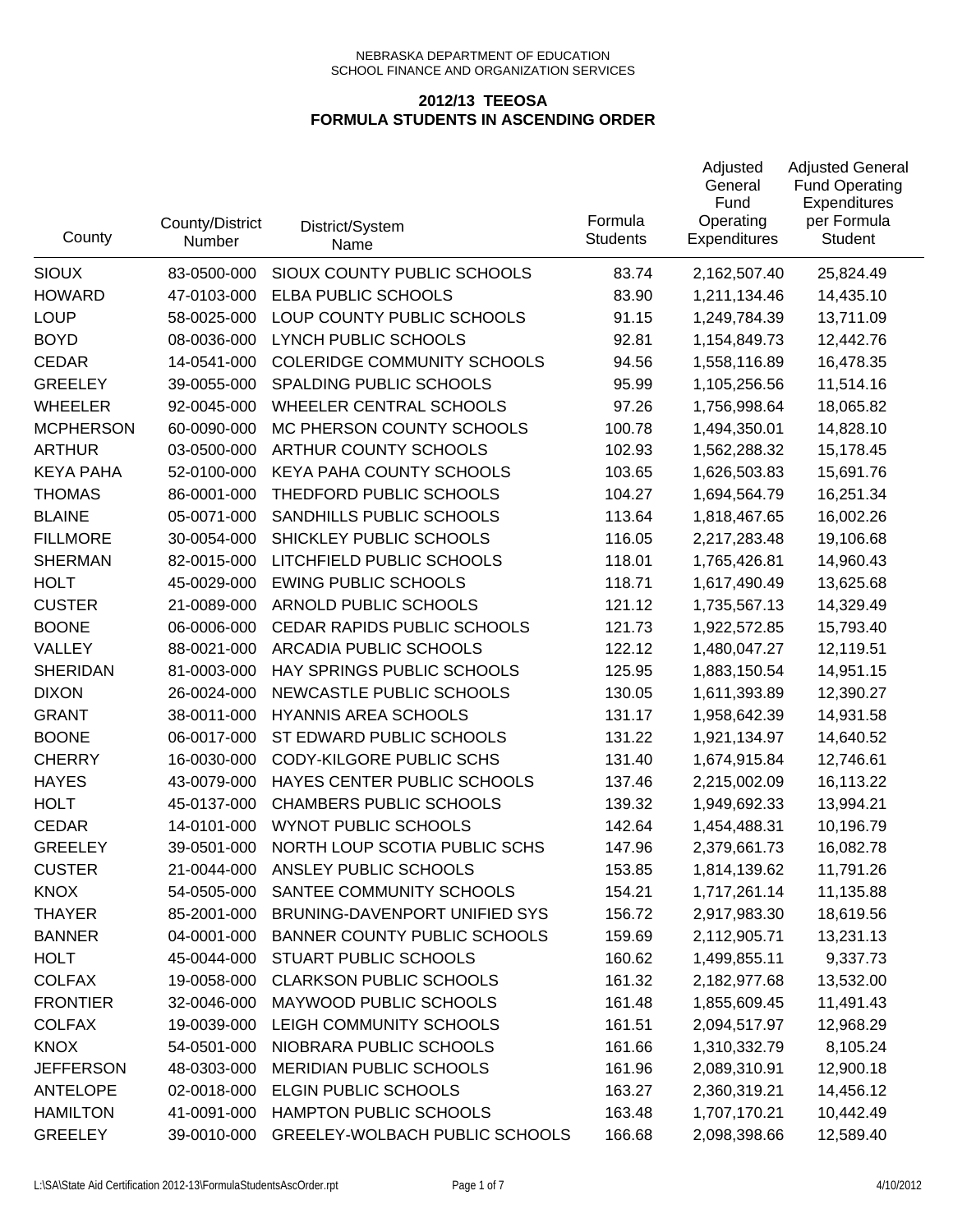| County              | County/District<br>Number | District/System<br>Name             | Formula<br><b>Students</b> | Adjusted<br>General<br>Fund<br>Operating<br>Expenditures | <b>Adjusted General</b><br><b>Fund Operating</b><br>Expenditures<br>per Formula<br><b>Student</b> |
|---------------------|---------------------------|-------------------------------------|----------------------------|----------------------------------------------------------|---------------------------------------------------------------------------------------------------|
| <b>HAMILTON</b>     | 41-0002-000               | <b>GILTNER PUBLIC SCHOOLS</b>       | 170.45                     | 1,828,448.81                                             | 10,726.92                                                                                         |
| <b>DAWSON</b>       | 24-0101-000               | SUMNER-EDDYVILLE-MILLER SCHS        | 171.88                     | 2,034,323.62                                             | 11,835.98                                                                                         |
| <b>SALINE</b>       | 76-0044-000               | DORCHESTER PUBLIC SCHOOLS           | 175.06                     | 2,126,786.64                                             | 12,148.87                                                                                         |
| <b>PAWNEE</b>       | 67-0069-000               | LEWISTON CONSOLIDATED SCHOOLS       | 177.68                     | 2,133,373.35                                             | 12,006.76                                                                                         |
| <b>CUSTER</b>       | 21-0084-000               | SARGENT PUBLIC SCHOOLS              | 178.44                     | 1,766,563.58                                             | 9,899.89                                                                                          |
| <b>HOOKER</b>       | 46-0001-000               | MULLEN PUBLIC SCHOOLS               | 183.34                     | 2,187,032.80                                             | 11,928.94                                                                                         |
| <b>LINCOLN</b>      | 56-0565-000               | <b>WALLACE PUBLIC SCH DIST 65 R</b> | 183.40                     | 2,468,755.06                                             | 13,460.78                                                                                         |
| <b>MADISON</b>      | 59-0013-000               | NEWMAN GROVE PUBLIC SCHOOLS         | 185.82                     | 2,262,698.41                                             | 12,177.00                                                                                         |
| <b>CHASE</b>        | 15-0536-000               | WAUNETA-PALISADE PUBLIC SCHS        | 188.31                     | 2,931,049.86                                             | 15,564.78                                                                                         |
| <b>LINCOLN</b>      | 56-0006-000               | <b>BRADY PUBLIC SCHOOLS</b>         | 189.34                     | 1,888,153.48                                             | 9,972.38                                                                                          |
| <b>FRONTIER</b>     | 32-0095-000               | EUSTIS-FARNAM PUBLIC SCHOOLS        | 190.07                     | 2,483,048.76                                             | 13,063.72                                                                                         |
| <b>FILLMORE</b>     | 30-0001-000               | EXETER-MILLIGAN PUBLIC SCHOOLS      | 193.25                     | 2,700,100.52                                             | 13,972.10                                                                                         |
| <b>DEUEL</b>        | 25-0095-000               | SOUTH PLATTE PUBLIC SCHOOLS         | 193.74                     | 2,324,967.60                                             | 12,000.43                                                                                         |
| <b>PHELPS</b>       | 69-0055-000               | LOOMIS PUBLIC SCHOOLS               | 194.75                     | 2,515,041.79                                             | 12,914.47                                                                                         |
| <b>ROCK</b>         | 75-0100-000               | ROCK COUNTY PUBLIC SCHOOLS          | 194.93                     | 2,717,768.70                                             | 13,942.01                                                                                         |
| <b>CHEYENNE</b>     | 17-0009-000               | POTTER-DIX PUBLIC SCHOOLS           | 195.82                     | 2,316,022.56                                             | 11,827.03                                                                                         |
| <b>CUSTER</b>       | 21-0180-000               | CALLAWAY PUBLIC SCHOOLS             | 196.09                     | 2,108,580.54                                             | 10,752.96                                                                                         |
| <b>CHEYENNE</b>     | 17-0003-000               | LEYTON PUBLIC SCHOOLS               | 198.40                     | 2,398,218.35                                             | 12,087.56                                                                                         |
| <b>LOGAN</b>        | 57-0501-000               | STAPLETON PUBLIC SCHOOLS            | 204.47                     | 1,994,198.85                                             | 9,753.23                                                                                          |
| <b>KEARNEY</b>      | 50-0001-000               | WILCOX-HILDRETH PUBLIC SCHOOLS      | 205.21                     | 3,322,156.73                                             | 16,189.09                                                                                         |
| <b>THAYER</b>       | 85-0060-000               | DESHLER PUBLIC SCHOOLS              | 205.67                     | 2,480,843.82                                             | 12,062.14                                                                                         |
| <b>WAYNE</b>        | 90-0595-000               | WINSIDE PUBLIC SCHOOLS              | 209.84                     | 2,535,566.13                                             | 12,083.38                                                                                         |
| <b>JOHNSON</b>      | 49-0033-000               | STERLING PUBLIC SCHOOLS             | 211.33                     | 1,789,556.28                                             | 8,468.00                                                                                          |
| <b>SCOTTS BLUFF</b> | 79-0002-000               | MINATARE PUBLIC SCHOOLS             | 213.57                     | 1,826,486.25                                             | 8,552.21                                                                                          |
| <b>DODGE</b>        | 27-0062-000               | SCRIBNER-SNYDER COMMUNITY SCHS      | 216.72                     | 2,612,333.04                                             | 12,053.71                                                                                         |
| <b>ADAMS</b>        | 01-0123-000               | SILVER LAKE PUBLIC SCHOOLS          | 217.14                     | 3,083,776.72                                             | 14,202.01                                                                                         |
| <b>KNOX</b>         | 54-0576-000               | <b>WAUSA PUBLIC SCHOOLS</b>         | 217.44                     | 1,585,641.23                                             | 7,292.26                                                                                          |
| <b>FRONTIER</b>     | 32-0125-000               | MEDICINE VALLEY PUBLIC SCHOOLS      | 217.86                     | 2,298,877.80                                             | 10,552.06                                                                                         |
| <b>SAUNDERS</b>     | 78-0107-000               | CEDAR BLUFFS PUBLIC SCHOOLS         | 219.24                     | 2,481,046.23                                             | 11,316.73                                                                                         |
| <b>PIERCE</b>       | 70-0542-000               | OSMOND PUBLIC SCHOOLS               | 219.35                     | 2,117,365.41                                             | 9,652.83                                                                                          |
| <b>DIXON</b>        | 26-0070-000               | ALLEN CONSOLIDATED SCHOOLS          | 222.92                     | 1,884,501.54                                             | 8,453.83                                                                                          |
| <b>DAWES</b>        | 23-0071-000               | <b>CRAWFORD PUBLIC SCHOOLS</b>      | 225.26                     | 2,224,257.13                                             | 9,874.01                                                                                          |
| <b>BUFFALO</b>      | 10-0105-000               | PLEASANTON PUBLIC SCHOOLS           | 225.83                     | 1,744,801.30                                             | 7,726.33                                                                                          |
| <b>POLK</b>         | 72-0075-000               | HIGH PLAINS COMMUNITY SCHOOLS       | 225.98                     | 3,472,322.44                                             | 15,365.45                                                                                         |
| <b>BURT</b>         | 11-0020-000               | LYONS-DECATUR NORTHEAST SCHS        | 227.13                     | 2,667,667.94                                             | 11,745.31                                                                                         |
| <b>PLATTE</b>       | 71-0067-000               | HUMPHREY PUBLIC SCHOOLS             | 228.19                     | 2,388,886.87                                             | 10,469.04                                                                                         |
| <b>ADAMS</b>        | 01-0003-000               | <b>KENESAW PUBLIC SCHOOLS</b>       | 229.17                     | 2,202,596.79                                             | 9,611.19                                                                                          |
| <b>KEITH</b>        | 51-0006-000               | PAXTON CONSOLIDATED SCHOOLS         | 230.59                     | 2,101,703.87                                             | 9,114.32                                                                                          |
| <b>KNOX</b>         | 54-0586-000               | BLOOMFIELD COMMUNITY SCHOOLS        | 235.03                     | 2,172,070.98                                             | 9,241.81                                                                                          |
| <b>BOYD</b>         | 08-0050-000               | WEST BOYD SCHOOL DISTRICT           | 235.50                     | 2,897,017.93                                             | 12,301.34                                                                                         |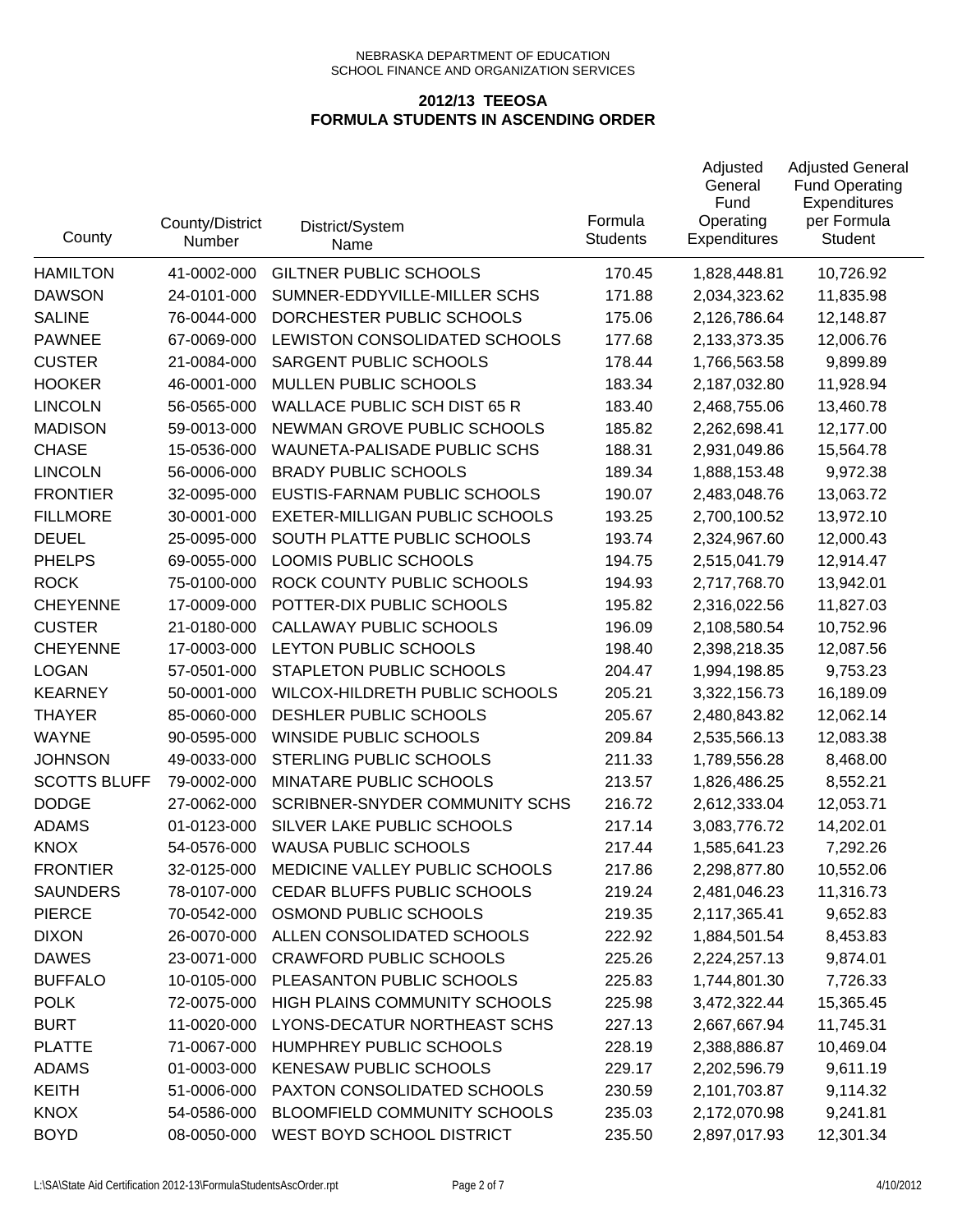| County            | County/District<br>Number | District/System<br>Name         | Formula<br><b>Students</b> | Adjusted<br>General<br>Fund<br>Operating<br><b>Expenditures</b> | <b>Adjusted General</b><br><b>Fund Operating</b><br>Expenditures<br>per Formula<br><b>Student</b> |
|-------------------|---------------------------|---------------------------------|----------------------------|-----------------------------------------------------------------|---------------------------------------------------------------------------------------------------|
| <b>GARDEN</b>     | 35-0001-000               | <b>GARDEN COUNTY SCHOOLS</b>    | 236.41                     | 2,614,850.75                                                    | 11,060.71                                                                                         |
| <b>SAUNDERS</b>   | 78-0072-000               | <b>MEAD PUBLIC SCHOOLS</b>      | 236.90                     | 2,397,013.34                                                    | 10,118.06                                                                                         |
| <b>CUSTER</b>     | 21-0015-000               | ANSELMO-MERNA PUBLIC SCHOOLS    | 238.43                     | 2,245,278.04                                                    | 9,416.82                                                                                          |
| <b>WEBSTER</b>    | 91-0002-000               | RED CLOUD COMMUNITY SCHOOLS     | 238.75                     | 2,491,840.71                                                    | 10,436.94                                                                                         |
| <b>MERRICK</b>    | 61-0049-000               | PALMER PUBLIC SCHOOLS           | 240.99                     | 2,095,945.93                                                    | 8,697.16                                                                                          |
| <b>GOSPER</b>     | 37-0030-000               | ELWOOD PUBLIC SCHOOLS           | 241.35                     | 2,527,722.22                                                    | 10,473.47                                                                                         |
| <b>GAGE</b>       | 34-0100-000               | DILLER-ODELL PUBLIC SCHOOLS     | 242.81                     | 2,776,328.88                                                    | 11,434.22                                                                                         |
| <b>COLFAX</b>     | 19-2001-000               | DODGE-HOWELLS UNIFIED SCHOOL D  | 244.50                     | 3,066,519.28                                                    | 12,541.99                                                                                         |
| <b>DEUEL</b>      | 25-0025-000               | <b>CREEK VALLEY SCHOOLS</b>     | 247.94                     | 3,855,567.97                                                    | 15,550.47                                                                                         |
| <b>YORK</b>       | 93-0083-000               | MC COOL JUNCTION PUBLIC SCHS    | 249.61                     | 2,221,463.73                                                    | 8,899.77                                                                                          |
| <b>PHELPS</b>     | 69-0054-000               | BERTRAND PUBLIC SCHOOLS         | 250.21                     | 2,416,704.34                                                    | 9,658.62                                                                                          |
| <b>HITCHCOCK</b>  | 44-0070-000               | HITCHCOCK CO SCH SYSTEM         | 252.65                     | 2,439,003.58                                                    | 9,653.76                                                                                          |
| <b>CEDAR</b>      | 14-0008-000               | HARTINGTON PUBLIC SCHOOLS       | 256.73                     | 2,649,303.04                                                    | 10,319.26                                                                                         |
| <b>LINCOLN</b>    | 56-0007-000               | MAXWELL PUBLIC SCHOOLS          | 257.88                     | 2,741,518.99                                                    | 10,631.03                                                                                         |
| <b>CEDAR</b>      | 14-0045-000               | RANDOLPH PUBLIC SCHOOLS         | 261.58                     | 2,632,183.07                                                    | 10,062.64                                                                                         |
| <b>DIXON</b>      | 26-0561-000               | EMERSON-HUBBARD PUBLIC SCHOOLS  | 262.52                     | 2,785,310.45                                                    | 10,609.77                                                                                         |
| <b>NEMAHA</b>     | 64-0023-000               | JOHNSON-BROCK PUBLIC SCHOOLS    | 268.25                     | 2,231,168.52                                                    | 8,317.45                                                                                          |
| <b>CUMING</b>     | 20-0020-000               | BANCROFT-ROSALIE COMM SCHOOLS   | 268.79                     | 2,100,223.10                                                    | 7,813.64                                                                                          |
| <b>POLK</b>       | 72-0019-000               | OSCEOLA PUBLIC SCHOOLS          | 271.52                     | 2,443,040.50                                                    | 8,997.78                                                                                          |
| <b>KEARNEY</b>    | 50-0501-000               | AXTELL COMMUNITY SCHOOLS        | 272.63                     | 2,521,728.82                                                    | 9,249.66                                                                                          |
| <b>FURNAS</b>     | 33-0018-000               | ARAPAHOE PUBLIC SCHOOLS         | 273.95                     | 2,964,133.12                                                    | 10,820.12                                                                                         |
| <b>PAWNEE</b>     | 67-0001-000               | PAWNEE CITY PUBLIC SCHOOLS      | 276.63                     | 2,674,052.40                                                    | 9,666.37                                                                                          |
| <b>MADISON</b>    | 59-0080-000               | ELKHORN VALLEY SCHOOLS          | 278.21                     | 2,671,143.15                                                    | 9,601.09                                                                                          |
| <b>CLAY</b>       | 18-0011-000               | HARVARD PUBLIC SCHOOLS          | 282.85                     | 2,853,131.11                                                    | 10,087.21                                                                                         |
| <b>HARLAN</b>     | 42-0002-000               | ALMA PUBLIC SCHOOLS             | 285.84                     | 2,678,735.18                                                    | 9,371.47                                                                                          |
| <b>SALINE</b>     | 76-0068-000               | FRIEND PUBLIC SCHOOLS           | 288.24                     | 2,885,335.41                                                    | 10,010.27                                                                                         |
| <b>THURSTON</b>   | 87-0013-000               | <b>WALTHILL PUBLIC SCHOOLS</b>  | 294.54                     | 2,491,050.39                                                    | 8,457.30                                                                                          |
| <b>BUFFALO</b>    | 10-0119-000               | AMHERST PUBLIC SCHOOLS          | 295.10                     | 2,042,025.95                                                    | 6,919.72                                                                                          |
| <b>DAWSON</b>     | 24-0004-000               | <b>OVERTON PUBLIC SCHOOLS</b>   | 299.79                     | 2,580,916.43                                                    | 8,608.99                                                                                          |
| <b>YORK</b>       | 93-0096-000               | HEARTLAND COMMUNITY SCHOOLS     | 300.19                     | 2,937,724.29                                                    | 9,786.35                                                                                          |
| <b>NANCE</b>      | 63-0001-000               | <b>FULLERTON PUBLIC SCHOOLS</b> | 300.25                     | 2,950,272.56                                                    | 9,826.14                                                                                          |
| <b>CEDAR</b>      | 14-0054-000               | LAUREL-CONCORD PUBLIC SCHOOLS   | 302.94                     | 3,075,358.89                                                    | 10,151.60                                                                                         |
| <b>BUFFALO</b>    | 10-0019-000               | SHELTON PUBLIC SCHOOLS          | 303.77                     | 2,871,298.52                                                    | 9,452.21                                                                                          |
| <b>SHERMAN</b>    | 82-0001-000               | LOUP CITY PUBLIC SCHOOLS        | 310.40                     | 2,811,570.57                                                    | 9,057.87                                                                                          |
| <b>RED WILLOW</b> | 73-0179-000               | SOUTHWEST PUBLIC SCHOOLS        | 311.25                     | 3,392,067.26                                                    | 10,898.12                                                                                         |
| <b>FURNAS</b>     | 33-0021-000               | <b>CAMBRIDGE PUBLIC SCHOOLS</b> | 318.05                     | 2,827,344.96                                                    | 8,889.72                                                                                          |
| <b>BUFFALO</b>    | 10-0009-000               | ELM CREEK PUBLIC SCHOOLS        | 323.91                     | 3,008,907.94                                                    | 9,289.20                                                                                          |
| <b>BUTLER</b>     | 12-0502-000               | EAST BUTLER PUBLIC SCHOOLS      | 326.16                     | 3,880,775.02                                                    | 11,898.23                                                                                         |
| <b>THURSTON</b>   | 87-0001-000               | PENDER PUBLIC SCHOOLS           | 326.25                     | 2,565,418.40                                                    | 7,863.28                                                                                          |
| <b>FRANKLIN</b>   | 31-0506-000               | FRANKLIN PUBLIC SCHOOLS         | 329.11                     | 3,281,545.31                                                    | 9,971.09                                                                                          |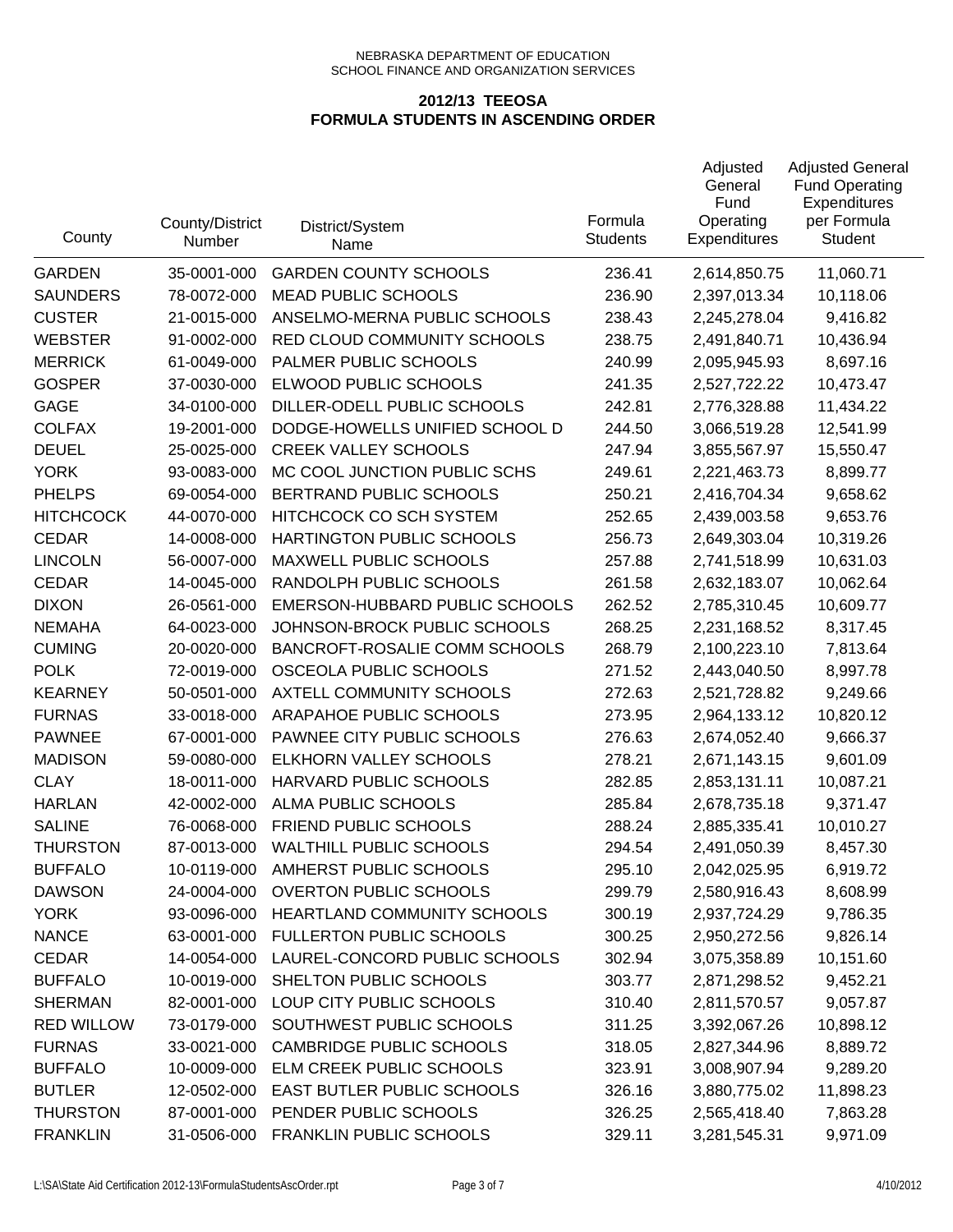| County              | County/District<br>Number | District/System<br>Name               | Formula<br><b>Students</b> | Adjusted<br>General<br>Fund<br>Operating<br><b>Expenditures</b> | <b>Adjusted General</b><br><b>Fund Operating</b><br>Expenditures<br>per Formula<br><b>Student</b> |
|---------------------|---------------------------|---------------------------------------|----------------------------|-----------------------------------------------------------------|---------------------------------------------------------------------------------------------------|
| <b>PIERCE</b>       | 70-0005-000               | PLAINVIEW PUBLIC SCHOOLS              | 329.27                     | 3,739,294.15                                                    | 11,356.32                                                                                         |
| <b>KNOX</b>         | 54-0013-000               | <b>CREIGHTON COMMUNITY PUBLIC SCH</b> | 332.37                     | 3,126,717.32                                                    | 9,407.22                                                                                          |
| <b>WEBSTER</b>      | 91-0074-000               | BLUE HILL PUBLIC SCHOOLS              | 333.75                     | 3,012,837.36                                                    | 9,027.10                                                                                          |
| <b>CASS</b>         | 13-0022-000               | WEEPING WATER PUBLIC SCHOOLS          | 337.76                     | 2,767,710.32                                                    | 8,194.24                                                                                          |
| <b>KNOX</b>         | 54-0096-000               | <b>CROFTON COMMUNITY SCHOOLS</b>      | 348.78                     | 3,170,221.38                                                    | 9,089.55                                                                                          |
| <b>POLK</b>         | 72-0015-000               | <b>CROSS COUNTY COMMUNITY SCHOOLS</b> | 350.30                     | 3,406,006.66                                                    | 9,722.98                                                                                          |
| <b>GARFIELD</b>     | 36-0100-000               | <b>BURWELL PUBLIC SCHOOLS</b>         | 356.56                     | 3,006,655.57                                                    | 8,432.31                                                                                          |
| <b>HOLT</b>         | 45-0239-000               | WEST HOLT PUBLIC SCHOOLS              | 358.24                     | 4,029,433.02                                                    | 11,247.96                                                                                         |
| <b>LINCOLN</b>      | 56-0055-000               | SUTHERLAND PUBLIC SCHOOLS             | 358.53                     | 3,436,069.11                                                    | 9,583.67                                                                                          |
| <b>PERKINS</b>      | 68-0020-000               | PERKINS COUNTY SCHOOLS                | 365.31                     | 5,294,228.54                                                    | 14,492.28                                                                                         |
| GAGE                | 34-0034-000               | FREEMAN PUBLIC SCHOOLS                | 365.97                     | 2,916,919.16                                                    | 7,970.47                                                                                          |
| <b>POLK</b>         | 72-0032-000               | SHELBY - RISING CITY PUBLIC SC        | 369.90                     | 4,248,435.73                                                    | 11,485.34                                                                                         |
| <b>BOX BUTTE</b>    | 07-0010-000               | HEMINGFORD PUBLIC SCHOOLS             | 371.79                     | 3,658,005.94                                                    | 9,838.79                                                                                          |
| <b>SEWARD</b>       | 80-0567-000               | CENTENNIAL PUBLIC SCHOOLS             | 378.48                     | 5,323,610.65                                                    | 14,065.84                                                                                         |
| <b>CLAY</b>         | 18-0002-000               | <b>SUTTON PUBLIC SCHOOLS</b>          | 381.28                     | 3,733,413.04                                                    | 9,791.91                                                                                          |
| <b>DAKOTA</b>       | 22-0031-000               | HOMER COMMUNITY SCHOOLS               | 381.64                     | 3,424,377.81                                                    | 8,972.72                                                                                          |
| <b>ANTELOPE</b>     | 02-0009-000               | NELIGH-OAKDALE SCHOOLS                | 382.00                     | 3,636,410.97                                                    | 9,519.32                                                                                          |
| <b>THURSTON</b>     | 87-0016-000               | UMO N HO N NATION PUBLIC SCHS         | 385.25                     | 3,903,526.60                                                    | 10,132.57                                                                                         |
| <b>GAGE</b>         | 34-0001-000               | SOUTHERN SCHOOL DIST 1                | 386.25                     | 3,314,711.01                                                    | 8,581.70                                                                                          |
| <b>SCOTTS BLUFF</b> | 79-0011-000               | MORRILL PUBLIC SCHOOLS                | 387.02                     | 4,042,106.42                                                    | 10,444.11                                                                                         |
| <b>JEFFERSON</b>    | 48-0300-000               | TRI COUNTY PUBLIC SCHOOLS             | 390.34                     | 3,665,426.53                                                    | 9,390.35                                                                                          |
| <b>MORRILL</b>      | 62-0021-000               | <b>BAYARD PUBLIC SCHOOLS</b>          | 390.45                     | 3,784,907.97                                                    | 9,693.71                                                                                          |
| CASS                | 13-0097-000               | ELMWOOD-MURDOCK PUBLIC SCHOOLS        | 390.90                     | 3,086,118.07                                                    | 7,894.86                                                                                          |
| <b>THAYER</b>       | 85-0070-000               | THAYER CENTRAL COMMUNITY SCHS         | 392.31                     | 4,146,245.55                                                    | 10,568.84                                                                                         |
| <b>RICHARDSON</b>   | 74-0070-000               | HUMBOLDT TABLE ROCK STEINAUER         | 395.26                     | 4,244,242.48                                                    | 10,737.82                                                                                         |
| <b>DUNDY</b>        | 29-0117-000               | DUNDY CO STRATTON PUBLIC SCHS         | 397.68                     | 3,867,766.82                                                    | 9,725.94                                                                                          |
| <b>WAYNE</b>        | 90-0560-000               | <b>WAKEFIELD PUBLIC SCHOOLS</b>       | 414.69                     | 3,641,464.53                                                    | 8,781.23                                                                                          |
| <b>BURT</b>         | 11-0014-000               | OAKLAND CRAIG PUBLIC SCHOOLS          | 415.64                     | 3,649,214.98                                                    | 8,779.67                                                                                          |
| <b>DIXON</b>        | 26-0001-000               | PONCA PUBLIC SCHOOLS                  | 419.24                     | 3,650,547.20                                                    | 8,707.46                                                                                          |
| <b>MADISON</b>      | 59-0005-000               | BATTLE CREEK PUBLIC SCHOOLS           | 419.76                     | 3,742,827.29                                                    | 8,916.54                                                                                          |
| <b>OTOE</b>         | 66-0501-000               | PALMYRA DISTRICT OR 1                 | 420.23                     | 3,360,647.29                                                    | 7,997.18                                                                                          |
| <b>BUFFALO</b>      | 10-0069-000               | RAVENNA PUBLIC SCHOOLS                | 423.46                     | 4,086,558.84                                                    | 9,650.32                                                                                          |
| <b>NUCKOLLS</b>     | 65-0011-000               | SUPERIOR PUBLIC SCHOOLS               | 432.70                     | 3,323,427.98                                                    | 7,680.65                                                                                          |
| <b>STANTON</b>      | 84-0003-000               | <b>STANTON COMMUNITY SCHOOLS</b>      | 440.78                     | 3,516,702.80                                                    | 7,978.41                                                                                          |
| <b>FURNAS</b>       | 33-0540-000               | SOUTHERN VALLEY SCHOOLS               | 441.89                     | 4,365,931.84                                                    | 9,880.17                                                                                          |
| <b>SAUNDERS</b>     | 78-0009-000               | YUTAN PUBLIC SCHOOLS                  | 444.88                     | 3,647,879.95                                                    | 8,199.67                                                                                          |
| <b>CUMING</b>       | 20-0030-000               | WISNER-PILGER PUBLIC SCHOOLS          | 450.81                     | 4,320,017.03                                                    | 9,582.81                                                                                          |
| <b>NANCE</b>        | 63-0030-000               | TWIN RIVER PUBLIC SCHOOLS             | 464.59                     | 4,552,696.96                                                    | 9,799.49                                                                                          |
| <b>ANTELOPE</b>     | 02-2001-000               | NEBRASKA UNIFIED DISTRICT 1           | 465.85                     | 4,863,042.37                                                    | 10,439.09                                                                                         |
| <b>HALL</b>         | 40-0126-000               | DONIPHAN-TRUMBULL PUBLIC SCHS         | 466.85                     | 4,427,751.94                                                    | 9,484.32                                                                                          |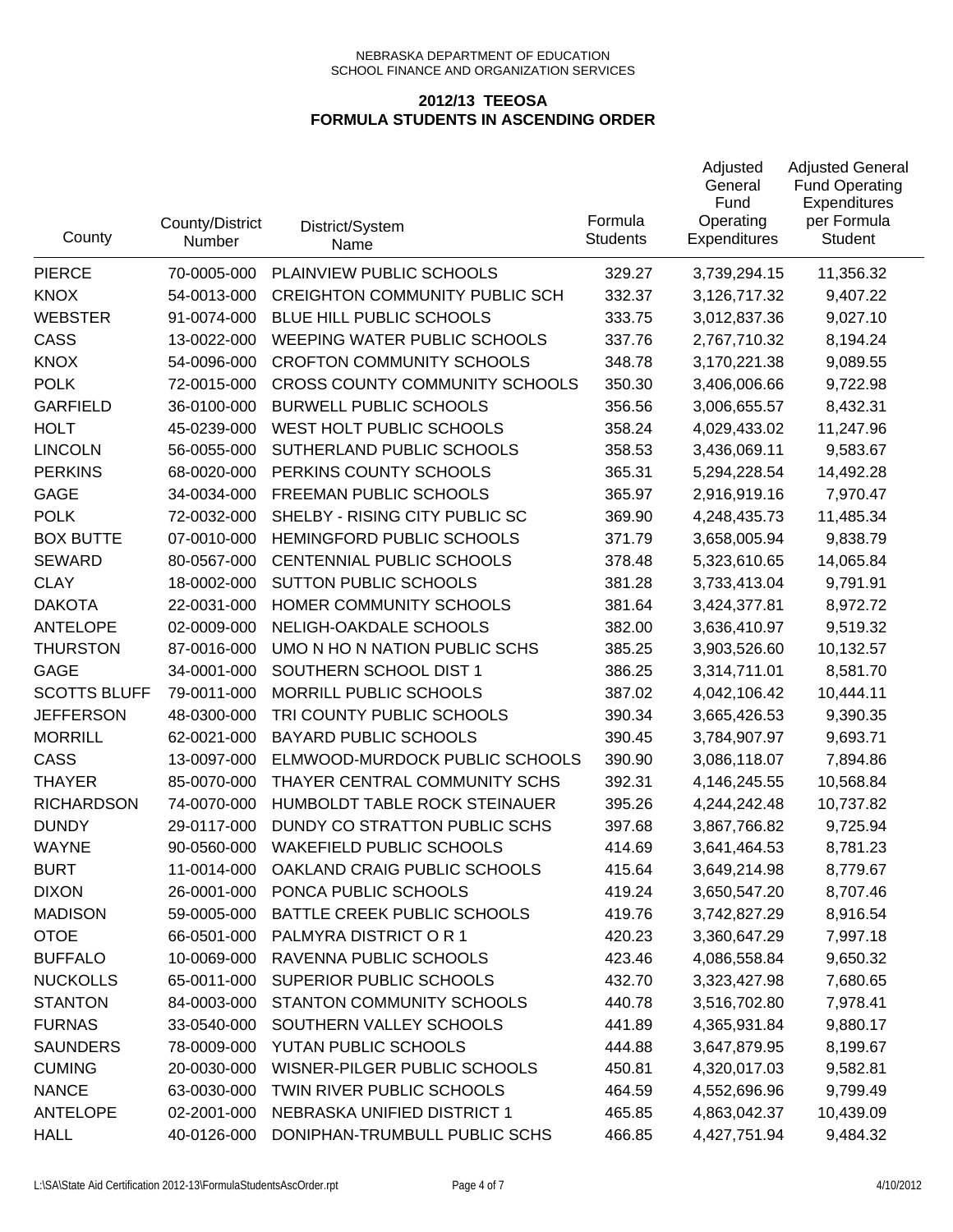| County              | County/District<br>Number | District/System<br>Name               | Formula<br><b>Students</b> | Adjusted<br>General<br>Fund<br>Operating<br>Expenditures | <b>Adjusted General</b><br><b>Fund Operating</b><br>Expenditures<br>per Formula<br><b>Student</b> |
|---------------------|---------------------------|---------------------------------------|----------------------------|----------------------------------------------------------|---------------------------------------------------------------------------------------------------|
| <b>LANCASTER</b>    | 55-0148-000               | MALCOLM PUBLIC SCHOOLS                | 476.27                     | 4,001,444.85                                             | 8,401.67                                                                                          |
| <b>MADISON</b>      | 59-0001-000               | <b>MADISON PUBLIC SCHOOLS</b>         | 476.74                     | 4,941,150.68                                             | 10,364.44                                                                                         |
| <b>JOHNSON</b>      | 49-0050-000               | JOHNSON CO CENTRAL PUBLIC SCHS        | 486.03                     | 4,604,200.98                                             | 9,473.12                                                                                          |
| <b>BROWN</b>        | 09-0010-000               | AINSWORTH COMMUNITY SCHOOLS           | 486.63                     | 4,348,157.87                                             | 8,935.29                                                                                          |
| <b>MORRILL</b>      | 62-0063-000               | <b>BRIDGEPORT PUBLIC SCHOOLS</b>      | 498.89                     | 5,273,782.52                                             | 10,570.99                                                                                         |
| <b>LINCOLN</b>      | 56-0037-000               | HERSHEY PUBLIC SCHOOLS                | 503.94                     | 4,531,888.83                                             | 8,992.93                                                                                          |
| <b>DODGE</b>        | 27-0594-000               | <b>LOGAN VIEW PUBLIC SCHOOLS</b>      | 507.90                     | 4,601,546.57                                             | 9,059.86                                                                                          |
| VALLEY              | 88-0005-000               | ORD PUBLIC SCHOOLS                    | 512.54                     | 4,883,255.61                                             | 9,527.61                                                                                          |
| <b>HOWARD</b>       | 47-0100-000               | <b>CENTURA PUBLIC SCHOOLS</b>         | 514.31                     | 4,558,383.78                                             | 8,863.15                                                                                          |
| <b>DODGE</b>        | 27-0595-000               | NORTH BEND CENTRAL PUBLIC SCHS        | 527.82                     | 4,405,307.77                                             | 8,346.30                                                                                          |
| <b>THURSTON</b>     | 87-0017-000               | <b>WINNEBAGO PUBLIC SCHOOLS</b>       | 529.02                     | 5,542,903.00                                             | 10,477.72                                                                                         |
| CASS                | 13-0032-000               | LOUISVILLE PUBLIC SCHOOLS             | 533.24                     | 4,298,286.57                                             | 8,060.63                                                                                          |
| <b>KIMBALL</b>      | 53-0001-000               | KIMBALL PUBLIC SCHOOLS                | 538.37                     | 4,770,369.21                                             | 8,860.69                                                                                          |
| <b>FILLMORE</b>     | 30-0025-000               | FILLMORE CENTRAL PUBLIC SCHS          | 539.84                     | 4,531,984.87                                             | 8,395.06                                                                                          |
| <b>HALL</b>         | 40-0083-000               | WOOD RIVER RURAL SCHOOLS              | 541.53                     | 4,875,915.14                                             | 9,003.89                                                                                          |
| <b>WASHINGTON</b>   | 89-0024-000               | ARLINGTON PUBLIC SCHOOLS              | 547.10                     | 4,689,383.26                                             | 8,571.32                                                                                          |
| <b>BOONE</b>        | 06-0001-000               | <b>BOONE CENTRAL SCHOOLS</b>          | 550.94                     | 5,582,820.67                                             | 10,133.24                                                                                         |
| <b>SALINE</b>       | 76-0082-000               | <b>WILBER-CLATONIA PUBLIC SCHOOLS</b> | 552.08                     | 4,424,849.73                                             | 8,014.85                                                                                          |
| <b>CHASE</b>        | 15-0010-000               | CHASE COUNTY SCHOOLS                  | 555.53                     | 5,333,465.74                                             | 9,600.70                                                                                          |
| <b>BURT</b>         | 11-0001-000               | TEKAMAH-HERMAN COMMUNITY SCHS         | 558.20                     | 4,381,866.47                                             | 7,849.97                                                                                          |
| <b>WASHINGTON</b>   | 89-0003-000               | FORT CALHOUN COMMUNITY SCHS           | 565.22                     | 4,666,124.21                                             | 8,255.39                                                                                          |
| CASS                | 13-0056-000               | CONESTOGA PUBLIC SCHOOLS              | 597.91                     | 5,468,382.93                                             | 9,145.84                                                                                          |
| <b>LANCASTER</b>    | 55-0161-000               | RAYMOND CENTRAL PUBLIC SCHOOLS        | 603.96                     | 4,878,043.68                                             | 8,076.72                                                                                          |
| <b>BUTLER</b>       | 12-0056-000               | DAVID CITY PUBLIC SCHOOLS             | 618.64                     | 5,770,873.38                                             | 9,328.32                                                                                          |
| <b>BUFFALO</b>      | 10-0002-000               | <b>GIBBON PUBLIC SCHOOLS</b>          | 619.27                     | 4,582,147.38                                             | 7,399.28                                                                                          |
| <b>CHERRY</b>       | 16-0006-000               | VALENTINE COMMUNITY SCHOOLS           | 629.52                     | 6,850,481.48                                             | 10,882.06                                                                                         |
| <b>PIERCE</b>       | 70-0002-000               | PIERCE PUBLIC SCHOOLS                 | 648.27                     | 5,797,262.26                                             | 8,942.64                                                                                          |
| <b>HOWARD</b>       | 47-0001-000               | ST PAUL PUBLIC SCHOOLS                | 657.47                     | 4,220,134.49                                             | 6,418.71                                                                                          |
| <b>SCOTTS BLUFF</b> | 79-0031-000               | MITCHELL PUBLIC SCHOOLS               | 660.45                     | 4,794,654.12                                             | 7,259.72                                                                                          |
| <b>DOUGLAS</b>      | 28-0015-000               | DOUGLAS CO WEST COMMUNITY SCHS        | 663.70                     | 6,100,616.86                                             | 9,191.80                                                                                          |
| <b>PLATTE</b>       | 71-0005-000               | LAKEVIEW COMMUNITY SCHOOLS            | 676.90                     | 6,452,440.89                                             | 9,532.31                                                                                          |
| <b>SEWARD</b>       | 80-0005-000               | MILFORD PUBLIC SCHOOLS                | 686.40                     | 5,525,431.47                                             | 8,049.88                                                                                          |
| <b>OTOE</b>         | 66-0027-000               | SYRACUSE-DUNBAR-AVOCA SCHOOLS         | 699.37                     | 5,822,489.26                                             | 8,325.28                                                                                          |
| <b>SHERIDAN</b>     | 81-0010-000               | <b>GORDON-RUSHVILLE PUBLIC SCHS</b>   | 704.98                     | 6,366,999.97                                             | 9,031.48                                                                                          |
| <b>MERRICK</b>      | 61-0004-000               | CENTRAL CITY PUBLIC SCHOOLS           | 706.07                     | 6,744,979.68                                             | 9,552.81                                                                                          |
| <b>HOLT</b>         | 45-0007-000               | O'NEILL PUBLIC SCHOOLS                | 706.66                     | 7,375,507.95                                             | 10,437.16                                                                                         |
| <b>NUCKOLLS</b>     | 65-2005-000               | SO CENTRAL NE UNIFIED SYSTEM 5        | 722.26                     | 6,502,157.72                                             | 9,002.57                                                                                          |
| <b>KEARNEY</b>      | 50-0503-000               | MINDEN PUBLIC SCHOOLS                 | 748.72                     | 6,405,705.61                                             | 8,555.57                                                                                          |
| <b>NEMAHA</b>       | 64-0029-000               | <b>AUBURN PUBLIC SCHOOLS</b>          | 773.37                     | 6,538,271.56                                             | 8,454.24                                                                                          |
| <b>CUMING</b>       | 20-0001-000               | WEST POINT PUBLIC SCHOOLS             | 790.22                     | 5,912,073.98                                             | 7,481.55                                                                                          |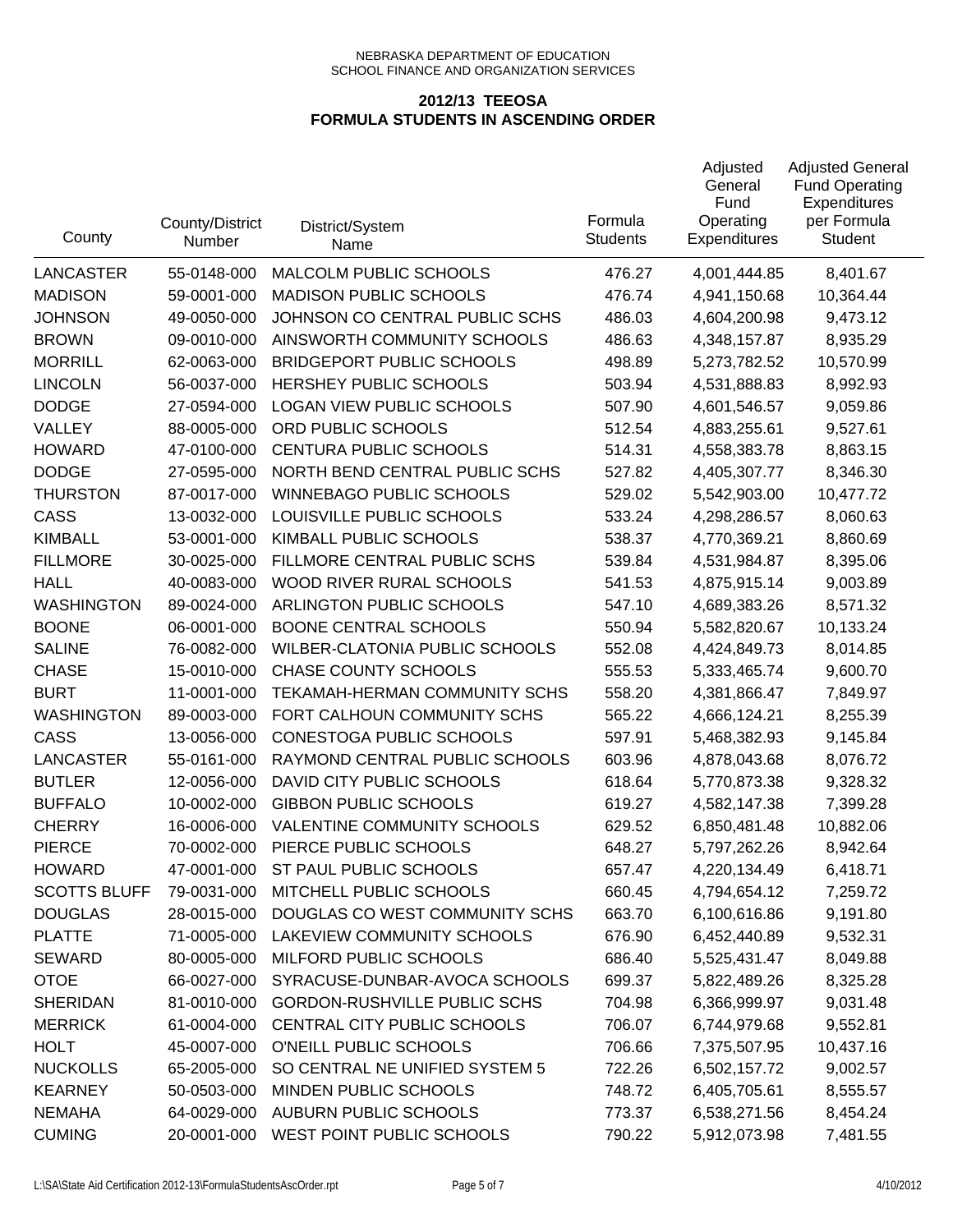| County              | County/District<br>Number | District/System<br>Name            | Formula<br><b>Students</b> | Adjusted<br>General<br>Fund<br>Operating<br><b>Expenditures</b> | <b>Adjusted General</b><br><b>Fund Operating</b><br>Expenditures<br>per Formula<br><b>Student</b> |
|---------------------|---------------------------|------------------------------------|----------------------------|-----------------------------------------------------------------|---------------------------------------------------------------------------------------------------|
| <b>CUSTER</b>       | 21-0025-000               | <b>BROKEN BOW PUBLIC SCHOOLS</b>   | 797.15                     | 7,181,947.74                                                    | 9,009.50                                                                                          |
| <b>RICHARDSON</b>   | 74-0056-000               | <b>FALLS CITY PUBLIC SCHOOLS</b>   | 824.12                     | 6,224,179.17                                                    | 7,552.53                                                                                          |
| <b>SAUNDERS</b>     | 78-0001-000               | ASHLAND-GREENWOOD PUBLIC SCHS      | 828.66                     | 5,845,808.88                                                    | 7,054.51                                                                                          |
| <b>ADAMS</b>        | 01-0090-000               | ADAMS CENTRAL PUBLIC SCHOOLS       | 841.04                     | 8,092,401.43                                                    | 9,621.94                                                                                          |
| <b>KEITH</b>        | 51-0001-000               | OGALLALA PUBLIC SCHOOLS            | 850.22                     | 8,244,026.29                                                    | 9,696.29                                                                                          |
| <b>WAYNE</b>        | 90-0017-000               | WAYNE COMMUNITY SCHOOLS            | 853.07                     | 6,733,355.42                                                    | 7,893.13                                                                                          |
| <b>DAWES</b>        | 23-0002-000               | <b>CHADRON PUBLIC SCHOOLS</b>      | 873.95                     | 8,226,929.78                                                    | 9,413.47                                                                                          |
| <b>DAWSON</b>       | 24-0020-000               | <b>GOTHENBURG PUBLIC SCHOOLS</b>   | 889.51                     | 7,032,105.00                                                    | 7,905.62                                                                                          |
| <b>JEFFERSON</b>    | 48-0008-000               | <b>FAIRBURY PUBLIC SCHOOLS</b>     | 894.02                     | 7,446,518.67                                                    | 8,329.30                                                                                          |
| <b>SAUNDERS</b>     | 78-0039-000               | <b>WAHOO PUBLIC SCHOOLS</b>        | 921.83                     | 6,410,246.64                                                    | 6,953.80                                                                                          |
| <b>DAWSON</b>       | 24-0011-000               | <b>COZAD COMMUNITY SCHOOLS</b>     | 937.22                     | 7,312,380.59                                                    | 7,802.18                                                                                          |
| <b>SARPY</b>        | 77-0046-000               | SOUTH SARPY DIST 46                | 979.59                     | 10,383,772.75                                                   | 10,600.13                                                                                         |
| <b>PHELPS</b>       | 69-0044-000               | HOLDREGE PUBLIC SCHOOLS            | 1,075.87                   | 8,662,688.51                                                    | 8,051.77                                                                                          |
| <b>HAMILTON</b>     | 41-0504-000               | <b>AURORA PUBLIC SCHOOLS</b>       | 1,179.34                   | 10,297,547.86                                                   | 8,731.64                                                                                          |
| <b>YORK</b>         | 93-0012-000               | YORK PUBLIC SCHOOLS                | 1,206.76                   | 8,821,425.13                                                    | 7,310.03                                                                                          |
| <b>CHEYENNE</b>     | 17-0001-000               | SIDNEY PUBLIC SCHOOLS              | 1,248.86                   | 9,531,737.97                                                    | 7,632.38                                                                                          |
| <b>SEWARD</b>       | 80-0009-000               | SEWARD PUBLIC SCHOOLS              | 1,357.95                   | 9,938,970.96                                                    | 7,319.11                                                                                          |
| <b>HALL</b>         | 40-0082-000               | NORTHWEST PUBLIC SCHOOLS           | 1,379.29                   | 9,133,746.60                                                    | 6,622.04                                                                                          |
| <b>OTOE</b>         | 66-0111-000               | NEBRASKA CITY PUBLIC SCHOOLS       | 1,381.96                   | 9,932,861.24                                                    | 7,187.50                                                                                          |
| <b>RED WILLOW</b>   | 73-0017-000               | MC COOK PUBLIC SCHOOLS             | 1,421.77                   | 11,128,925.18                                                   | 7,827.53                                                                                          |
| <b>DOUGLAS</b>      | 28-0059-000               | BENNINGTON PUBLIC SCHOOLS          | 1,459.37                   | 9,279,801.33                                                    | 6,358.77                                                                                          |
| <b>BOX BUTTE</b>    | 07-0006-000               | ALLIANCE PUBLIC SCHOOLS            | 1,548.97                   | 13,041,526.25                                                   | 8,419.48                                                                                          |
| <b>COLFAX</b>       | 19-0123-000               | SCHUYLER COMMUNITY SCHOOLS         | 1,631.01                   | 11,446,929.98                                                   | 7,018.30                                                                                          |
| <b>SALINE</b>       | 76-0002-000               | <b>CRETE PUBLIC SCHOOLS</b>        | 1,649.80                   | 9,936,997.27                                                    | 6,023.14                                                                                          |
| CASS                | 13-0001-000               | PLATTSMOUTH COMMUNITY SCHOOLS      | 1,716.33                   | 12,561,109.73                                                   | 7,318.60                                                                                          |
| <b>LANCASTER</b>    | 55-0145-000               | <b>WAVERLY SCHOOL DISTRICT 145</b> | 1,813.33                   | 11,766,341.77                                                   | 6,488.79                                                                                          |
| <b>GAGE</b>         | 34-0015-000               | BEATRICE PUBLIC SCHOOLS            | 2,024.27                   | 14,308,855.92                                                   | 7,068.64                                                                                          |
| LANCASTER           | 55-0160-000               | NORRIS SCHOOL DIST 160             | 2,028.92                   | 12,400,458.81                                                   | 6,111.85                                                                                          |
| <b>SCOTTS BLUFF</b> | 79-0016-000               | <b>GERING PUBLIC SCHOOLS</b>       | 2,083.05                   | 14,638,692.67                                                   | 7,027.53                                                                                          |
| <b>WASHINGTON</b>   | 89-0001-000               | <b>BLAIR COMMUNITY SCHOOLS</b>     | 2,259.49                   | 16,517,086.34                                                   | 7,310.09                                                                                          |
| <b>DAWSON</b>       | 24-0001-000               | LEXINGTON PUBLIC SCHOOLS           | 2,743.96                   | 15,333,323.84                                                   | 5,588.02                                                                                          |
| <b>DOUGLAS</b>      | 28-0054-000               | RALSTON PUBLIC SCHOOLS             | 2,879.31                   | 24,022,417.69                                                   | 8,343.13                                                                                          |
| <b>SCOTTS BLUFF</b> | 79-0032-000               | SCOTTSBLUFF PUBLIC SCHOOLS         | 2,935.58                   | 17,379,313.18                                                   | 5,920.23                                                                                          |
| <b>SARPY</b>        | 77-0037-000               | <b>GRETNA PUBLIC SCHOOLS</b>       | 3,170.40                   | 20,358,272.78                                                   | 6,421.35                                                                                          |
| <b>ADAMS</b>        | 01-0018-000               | HASTINGS PUBLIC SCHOOLS            | 3,456.70                   | 22,446,717.87                                                   | 6,493.68                                                                                          |
| <b>PLATTE</b>       | 71-0001-000               | <b>COLUMBUS PUBLIC SCHOOLS</b>     | 3,577.47                   | 23,840,954.37                                                   | 6,664.19                                                                                          |
| <b>DAKOTA</b>       | 22-0011-000               | SO SIOUX CITY COMMUNITY SCHS       | 3,648.89                   | 21,940,883.29                                                   | 6,013.02                                                                                          |
| <b>MADISON</b>      | 59-0002-000               | NORFOLK PUBLIC SCHOOLS             | 3,871.24                   | 26,487,724.39                                                   | 6,842.17                                                                                          |
| <b>LINCOLN</b>      | 56-0001-000               | NORTH PLATTE PUBLIC SCHOOLS        | 4,035.79                   | 27,119,264.17                                                   | 6,719.68                                                                                          |
| <b>DODGE</b>        | 27-0001-000               | FREMONT PUBLIC SCHOOLS             | 4,389.44                   | 32,668,854.22                                                   | 7,442.60                                                                                          |